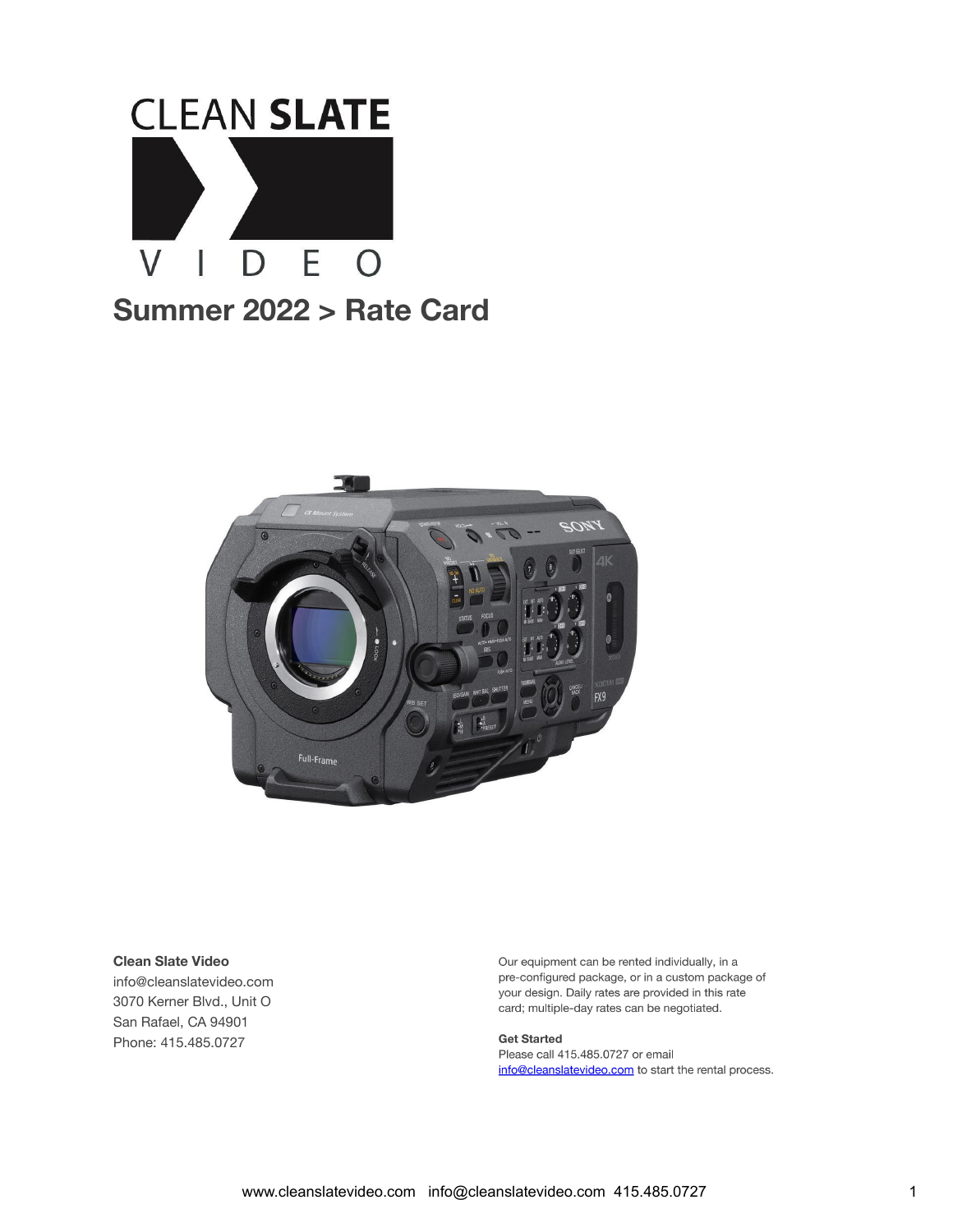#### **Contents**

| Cameras<br>Large Sensor Video Cameras<br>Compact HD Camera                                                                                                            | Page 3 |
|-----------------------------------------------------------------------------------------------------------------------------------------------------------------------|--------|
| <b>Lenses &amp; Accessories</b><br><b>PL-Mount Lenses</b><br><b>EF-Mount Lenses</b><br>e-Mount Lenses<br>Lens Control Units<br>Lens Adapters                          | Page 4 |
| <b>Monitors</b><br>Monitors<br><b>Wireless Video</b>                                                                                                                  | Page 5 |
| <b>Players &amp; Recorders</b><br>Digital Media Recorders, Players & Extensions                                                                                       | Page 6 |
| <b>Additional Equipment</b><br><b>Tripods</b><br>Camera Support<br>Camera Movement<br><b>EyeDirect Prompter</b><br><b>Signal Converters</b><br>Card Readers and Media | Page 6 |
| Lighting<br>HMI, Flourescent and LED Lighting                                                                                                                         | Page 7 |

Grip Gear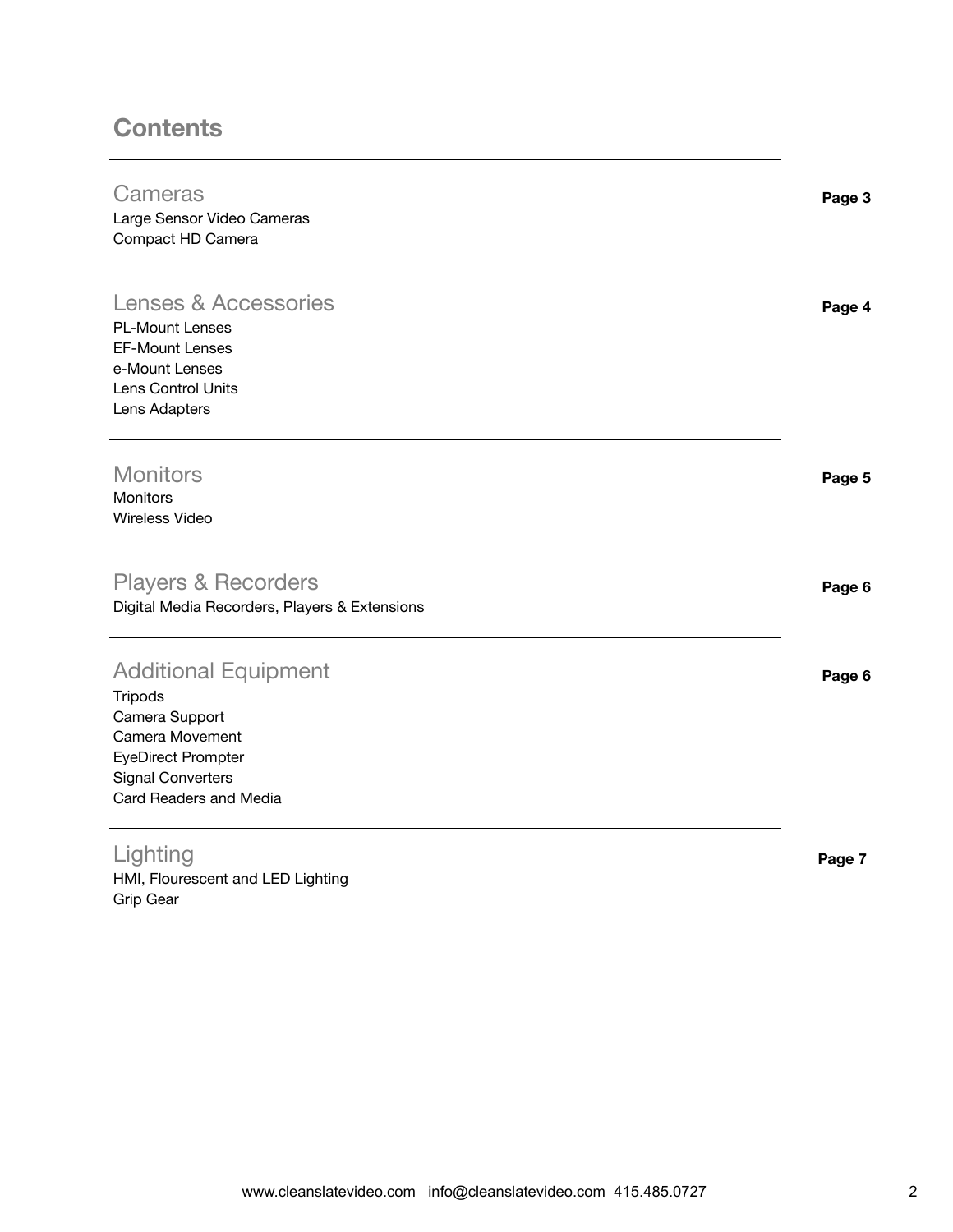### **Clean Slate Video > Cameras**

#### **LARGE SENSOR VIDEO CAMERAS**

| Sony FX9 6K Digital Camera                                                                                         | <b>Daily Rate</b> |
|--------------------------------------------------------------------------------------------------------------------|-------------------|
|                                                                                                                    |                   |
| <b>Body Only</b>                                                                                                   | 475               |
| Package includes Metabones, 2-128gb QXD Cards, Card Reader, 3 batteries, charger and AC Power                      |                   |
| <b>ENG Package</b>                                                                                                 | 850               |
| Package includes above pluss Zacuto base plate w/rods, Metabones EF Adapter Zacuto Z-Finder,                       |                   |
| Chroizeil follow focus, SmallHD 702 OLED Monitor, Panasonic LH-1700 17" Monitor, Sachtler Video 20P                |                   |
| Tripod and BNC Cable                                                                                               |                   |
| <b>Metabones e-mount-EF Speed Booster</b>                                                                          | 40                |
| Wooden Camera PL Mount Adapter                                                                                     | 60                |
|                                                                                                                    |                   |
| Sony FS7 Mkii 4K Digital Camera                                                                                    | <b>Daily Rate</b> |
|                                                                                                                    |                   |
| <b>Body Only</b>                                                                                                   |                   |
| Package includes Metabones, 2-128gb QXD Cards, Card Reader, 3 batteries, charger and AC Power                      | 375               |
| <b>ENG Package</b>                                                                                                 | 750               |
| Package includes above pluss Zacuto base plate w/rods, Metabones EF Adapter Zacuto Z-Finder,                       |                   |
| Chroizeil follow focus, SmallHD 702 OLED Monitor, Panasonic LH-1700 17" Monitor, Sachtler Video 20P                |                   |
| Tripod and BNC Cable                                                                                               |                   |
| <b>XDCA Adapter Back</b>                                                                                           | 100               |
| <b>Metabones e-mount-EF Speed Booster</b>                                                                          | 40                |
| Wooden Camera PL Mount Adapter                                                                                     | 60                |
| <b>Arri Alexa EV Classic High Speed</b>                                                                            | <b>Daily Rate</b> |
|                                                                                                                    |                   |
| <b>Body Only</b><br>Package includes 4 64GB SxS Cards, card reader, 2 Gold Mount Batteries, charger, AC Power, EVF | 475               |
|                                                                                                                    |                   |
| <b>ENG Package</b>                                                                                                 |                   |
| Package includes above plus Panasonic LH-1700 Monitor, Sachtler Video 18 or 20 Tripod and BNC Cables               | 575               |
| Panasonic LH-1700 Monitor, Sachtler Video 18 or 20 Tripod and BNC Cables                                           |                   |
| <b>COMPACT HD CAMERAS</b>                                                                                          |                   |
| Sony A7Siii Mirrorless Camera                                                                                      | <b>Daily Rate</b> |
|                                                                                                                    |                   |
| <b>Body Only</b>                                                                                                   |                   |
| Package includes 2-64gb XCSD cards, card reader, 3 batteries, charger, AC Power                                    | 185               |
| <b>GoPro Hero 5 POV Camera</b>                                                                                     | <b>Daily Rate</b> |
|                                                                                                                    |                   |
| Package includes 2-32gb MicroSD Cards, 3 Batteries and Charger, Housings and USB Cables                            | 45                |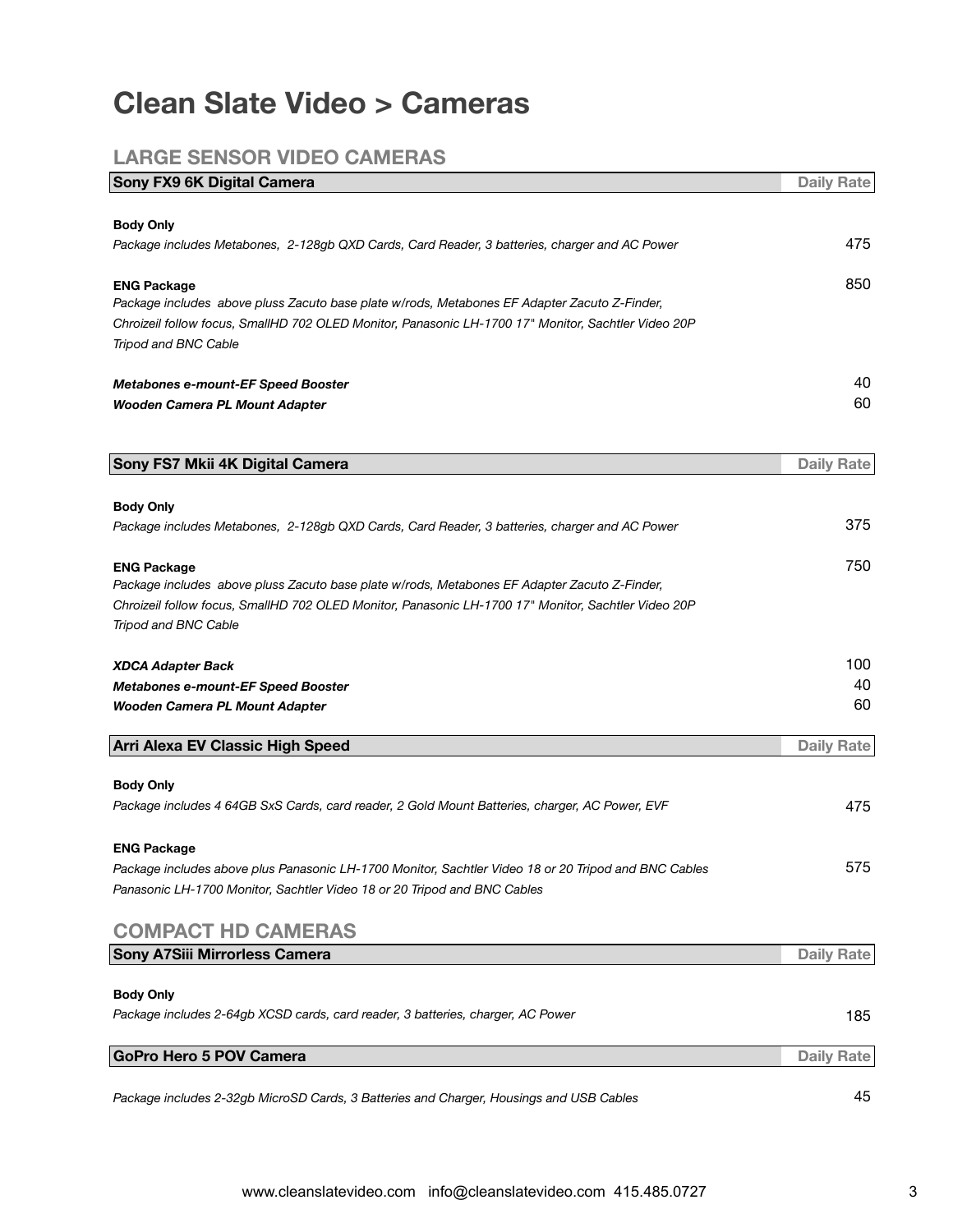## **Clean Slate Video > Lenses**

| <b>PL-Mount Lenses</b>                        | <b>Daily Rate</b> |
|-----------------------------------------------|-------------------|
| <b>Primes</b>                                 | <b>Daily Rate</b> |
| Complete Set of Sigma Cine Primes             | 500               |
| Sigma 14mm T2.0 Cine Prime                    | 100               |
| Sigma 20mm T1.5 Cine Prime                    | 70                |
| Sigma 24mm T1.5 Cine Prime                    | 70                |
| Sigma 35mm T1.5 Cine Prime                    | 70                |
| Sigma 50mm T1.5 Cine Prime                    | 70                |
| Sigma 85mm T1.5 Cine Prime                    | 70                |
| Sigma 135mm T1.5 Cine Prime                   | 100               |
| Complete Set of Mamiya Sekor C Lenses         | 175               |
| 35mm Mamiya Sekor C LF F3.5 Prime Lens        | 40                |
| 55mm Mamiya Sekor C LF F2.8 Prime Lens        | 40                |
| 80mm Mamiya Sekor C LF F1.9 Prime Lens        | 40                |
| 110mm Mamiya Sekor C LF F2.8 Prime Lens       | 40                |
| 150mm Mamiya Sekor C LF F3.5 Prime Lens       | 40                |
| Zooms                                         | <b>Daily Rate</b> |
|                                               |                   |
| Angenieux Optimo DP 30-80mm T2.8              | 300               |
| Duclos 11-16 T2.8                             | 70                |
| <b>EF-Mount Lenses</b>                        | <b>Daily Rate</b> |
| Primes                                        | <b>Daily Rate</b> |
|                                               |                   |
| Zeiss Milvus 35mm f1.4 (Close Focus 1'5")     | 50                |
| Zeiss Milvus 50mm f1.4 (Close Focus 9.4")     | 50                |
| Zeiss Planar 85mm f1.4 (Close Focus 3.3')     | 50                |
| Canon 14mm Rectilinear f2.8 (Close Focus 10") | 55                |
| Canon 35mm f/2                                | 50                |
| Canon 135mm f/2                               | 50                |
| Zooms                                         | <b>Daily Rate</b> |
| Canon 16-35mm f2.8L Markl                     | 40                |
| Canon 16-35mm f2.9L Markll                    | 50                |
| Canon 24-70mm f2.8L Markl                     | 40                |
| Canon 24-70mm f2.8L Markll                    | 50                |
| Canon 24-105mm f4 IS                          | 40                |
| Canon 70-200mm f2.8L Markl                    | 65                |
| Canon 70-200mm f2.8L MarkII                   | 80                |
| Canon 2x Extender                             | 25                |
|                                               |                   |
| e-Mount Lenses                                | <b>Daily Rate</b> |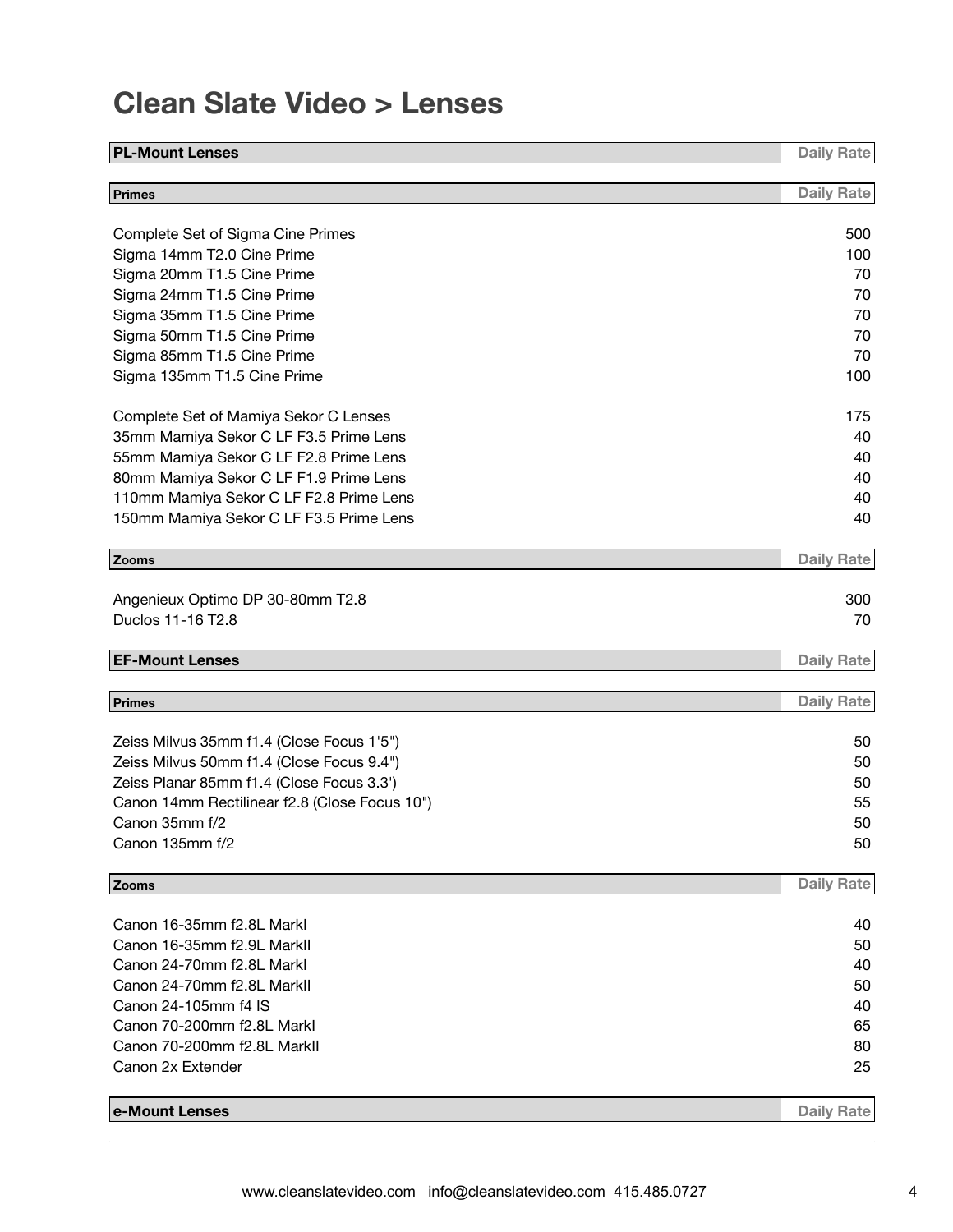| Primes                                                 | <b>Daily Rate</b> |
|--------------------------------------------------------|-------------------|
|                                                        |                   |
| Sony G 20mm F1.8 Prime Lens                            | 50                |
| Sony GM 24mm F1.4 Prime Lens                           | 50                |
| Zeiss FE 35mm F1.4 Prime Lens                          | 50                |
| Sony GM 50mm F1.2 Prime Lens                           | 50                |
| Sony GM 85mm F1.4 Prime Lens                           | 50                |
| Sony GM 135mm F1.8 Prime Lens                          | 50                |
| Zooms                                                  | <b>Daily Rate</b> |
| Sony GM 24-105 f/4 Zoom Lens                           | 75                |
| Sony GM 12-24 F2.8 Zoom Lens                           | 75                |
| Sony GM 24-70 f/2.8 Zoom Lens                          | 75                |
| Sony GM 70-200 F2.8 Zoom Lens                          | 75                |
| Sony 18-110mm f/4 Zoom Lens                            | 100               |
|                                                        |                   |
| <b>Lens Control Units</b>                              | <b>Daily Rate</b> |
| Arri MFF-1 15mm Follow Focus                           | 40                |
| Chroiszeill 15mm Follow Focus                          | 40                |
| Microforce Zoom Control w/Heden Motor                  | 50                |
| <b>DJI Wireless Follow Focus</b>                       | 100               |
|                                                        |                   |
| <b>Matte Boxes</b>                                     | <b>Daily Rate</b> |
| Chrosziel 4x5.6 15mm 2-Stage Matte Box w/Eyebrow       | 35                |
|                                                        |                   |
| <b>Lens Adapters</b>                                   | <b>Daily Rate</b> |
| Metabones E-EF Adapter for Sony E Mount                | 40                |
| Metabones E-EF Speed Booster for Sony E Mount          | 40                |
| Wooden Camera E-PL Adapter for Sony FS7 and A7s MarkII | 50                |
| Sony EX-3 Mount to B4 Adapter for Sony EX-3            | 50                |
| MTF EF to B4 Adapter                                   | 50                |
|                                                        |                   |
|                                                        |                   |

# **Clean Slate Video > Monitors**

|                                                                    | Daily Rate |
|--------------------------------------------------------------------|------------|
|                                                                    |            |
| Small HD Focus 5" Portable Monitor                                 | 75         |
| Panasonic LH-900 8.4" Portable Monitor                             | 100        |
| Panasonic LH-1700 17" Monitor                                      | 100        |
| Small HD 702 OLED Portable Monitor                                 | 125        |
| Small HD 702 OLED Portable Monitor w/Wooden Camera Director's Cage | 150        |
| Convergent Designs Odyssey 7Q+7" Portable Monitor                  | 150        |
| Sony PVM-A170 OLED 17" Monitor                                     | 150        |
| Flanders DM170 HDR 17" Monitor                                     | 175        |
| Adjustable Director's Cage for 7" and 5" Portable Monitors         | 25         |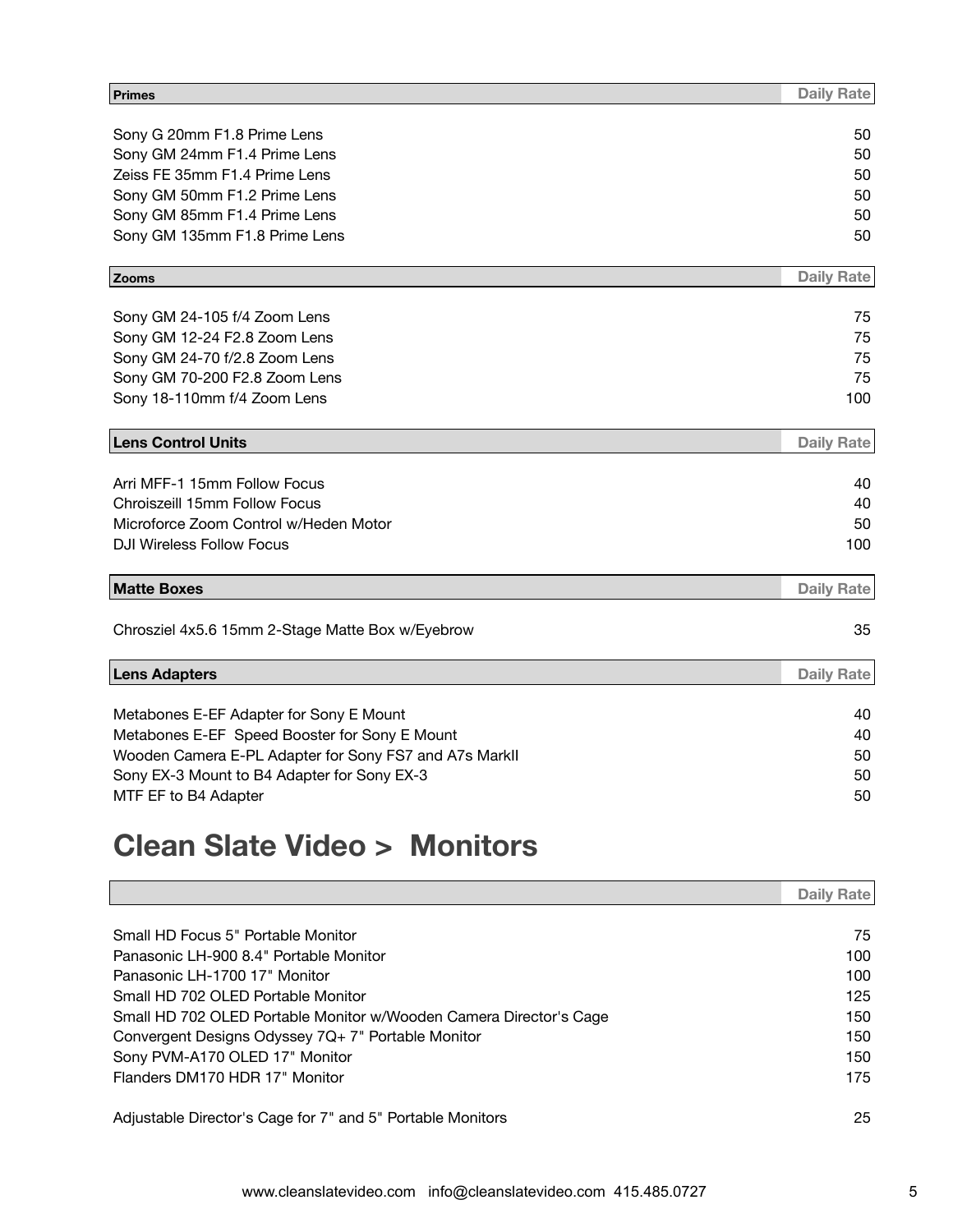Teradek Bolt 300 (1 Transmitter, 2 Receivers) HD-SDI 200

#### **Clean Slate Video > Players & Recorders**

| Digital Media Players/Recorders/Extensions                            | Daily Rate |
|-----------------------------------------------------------------------|------------|
|                                                                       |            |
| Black Magic Video Assist HDMI/6G-SDI Recorder (w/AC, 2 64gb SD Cards) | 75         |
| Sony XDCA-FS7 Extenstion Unit for Sony FS7                            | 100        |
| Atomos Shogun Inferno (W/AC, D-tap, 2 2-256gb SSDs)                   | 175        |
| Convergent Designs Odyssey 7Q+ (w/AC, D-Tap, 2-512gb SSDs)            | 200        |

#### **Clean Slate Video > Additional Equipment**

| Tripods                                                              | <b>Daily Rate</b> |
|----------------------------------------------------------------------|-------------------|
|                                                                      |                   |
| Manfrotto 503HDV Tripod w/2-stage legs                               | 25                |
| Sachtler DV8 Tripod w/single stage carbon fiber legs                 | 35                |
| Sachtler Video 18 Tripd w/2-stage light weight carbon fiber legs     | 55                |
| Sachtler Video 20 Tripod w/single stage heavy duty carbon fiber legs | 70                |
| Sachtler Video 20 Tripod w/2-stage heavy duty carbon fiber legs      | 70                |
| Sachtler Video 30 Tripod w/single-stage legs                         | 85                |
| Camera Support                                                       | <b>Daily Rate</b> |
|                                                                      |                   |
| Bebob Zoe-ENG/EX Zoom Control (for Sony EX-3)                        | 15                |
| Funinon Remote Zoom for Fujinon B4 Lens)                             | 25                |
| Zacuto Base plate w/15mm LW rods                                     | 25                |
| Zacuto Follow Focus (LW 15mm)                                        | 30                |
| Chroiszeil Follow Focus (LW 15mm)                                    | 30                |
| Arri MFF-1 Follow Focus (LW 15mm)                                    | 35                |
| Sony NIPROS ST-7 Shoulder Rig for Sony EX-3                          | 35                |
| Easy Rig MiniMax                                                     | 100               |
| <b>Camera Movement</b>                                               | <b>Daily Rate</b> |
|                                                                      |                   |
| Dana Dolly System with 6' pipes and rolling stands                   | 100               |
| Rhino EVO Pro Slider 42" (w/24" option)                              | 100               |
| <b>EyeDirect Prompter</b>                                            | <b>Daily Rate</b> |
|                                                                      |                   |
| EyeDirect 16x9 EyeLine Prompter                                      | 125               |
| <b>Signal Converters</b>                                             | <b>Daily Rate</b> |
| <b>Black Magic HDMI-SDI Converter</b>                                | 25                |
|                                                                      |                   |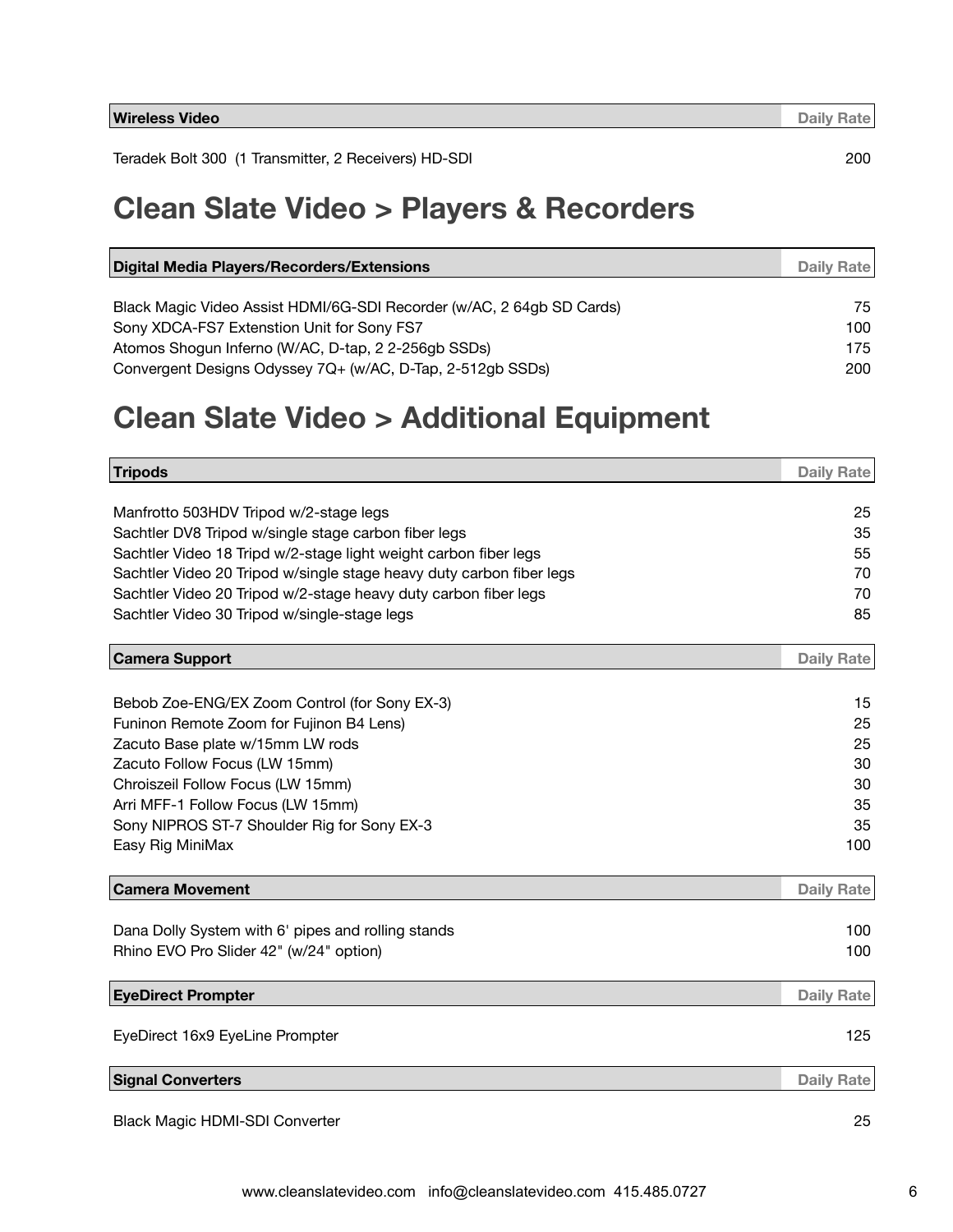| <b>Black Magic SDI-HDMI Converter</b>               | 25  |
|-----------------------------------------------------|-----|
| AJA HD5DA 1x4 HD-SDI distribution amplifier         | 25. |
| AJA HD10MD3 HD to SD digital down converter         | 25  |
| AJA HD10AVA HD-SDI to Component/Composite Converter | 35  |
| AJA HD10DA 1x6 HD-SDI distribution amplifier        | 35  |

| <b>Batteries, Card Readers and Media</b>            | Daily Rate |
|-----------------------------------------------------|------------|
|                                                     |            |
| 146wh V-mount batteries                             | 15         |
| Dual V-mount Battery Charger                        | 25         |
| SxS Pro+ USB 3.0 card reader                        | 30         |
| Sony XQD card reader                                | 10         |
| Compact Flash card reader                           | 10         |
| Sony SxS Cards (32gb/16gb)                          | 35/25      |
| Sony XQD cards (128gb/64gb)                         | 20/15      |
| Compact Flash cards (32gb)                          | 20         |
| SDXC High Speed SD cards for Sony A7s Markii (64gb) | 20         |

# **Clean Slate Video > Lighting and Grip**

| <b>HMI, LED and Flourescent</b>                                     | <b>Daily Rate</b> |
|---------------------------------------------------------------------|-------------------|
|                                                                     |                   |
| 800W HMI Joker Bug Light                                            | 175               |
| 800W HMI Joleko                                                     | 200               |
| Arri M18 BabyMax (lamped 1200 or 1800) w/Combo Stand, Scrims, Doors | 250               |
| IceLight 2 (w/2 batteries, AC and charger)                          | 40                |
| Lite Panels Mini (spot or flood)                                    | 35                |
| Dracast SilkRay 800 LED                                             | 50                |
| Diva 400 with LED Bulbs                                             | 70                |
| Intellytech Light Cloth                                             | 75                |
| Dracast LED1500 Bi-Color LED Fresnel with Wi-Fi                     | 100               |
| 1x1 LitePanels Astra Bi-Color w/Chimera                             | 150               |
| 1x1 LitePanels Astra 6X Bi-Color w/Chimera                          | 150               |
| Litepanel Gemini 2x1 Bi-Color LED                                   | 225               |
| 2x2' Kino Flo Converted to LED                                      | 25                |
| 2x4' Kino Flo                                                       | 35                |
| 4x2' Kino Flo Converted to LED                                      | 70                |
| 4x4' Kino Flo Converted to LED                                      | 70                |
| <b>Tungsten Lighting</b>                                            | Daily Rate        |

| 150W Arri Fresnel                               | 20 |
|-------------------------------------------------|----|
| 300W Arri Fresnel                               | 25 |
| 650W Arri (Open-Face or Fresnel)                | 35 |
| 3 Arri Light Kit with Case (150, 300, 650)      | 75 |
| Chimera Triolet Flood (1K or 500W) w/Speed Ring | 35 |